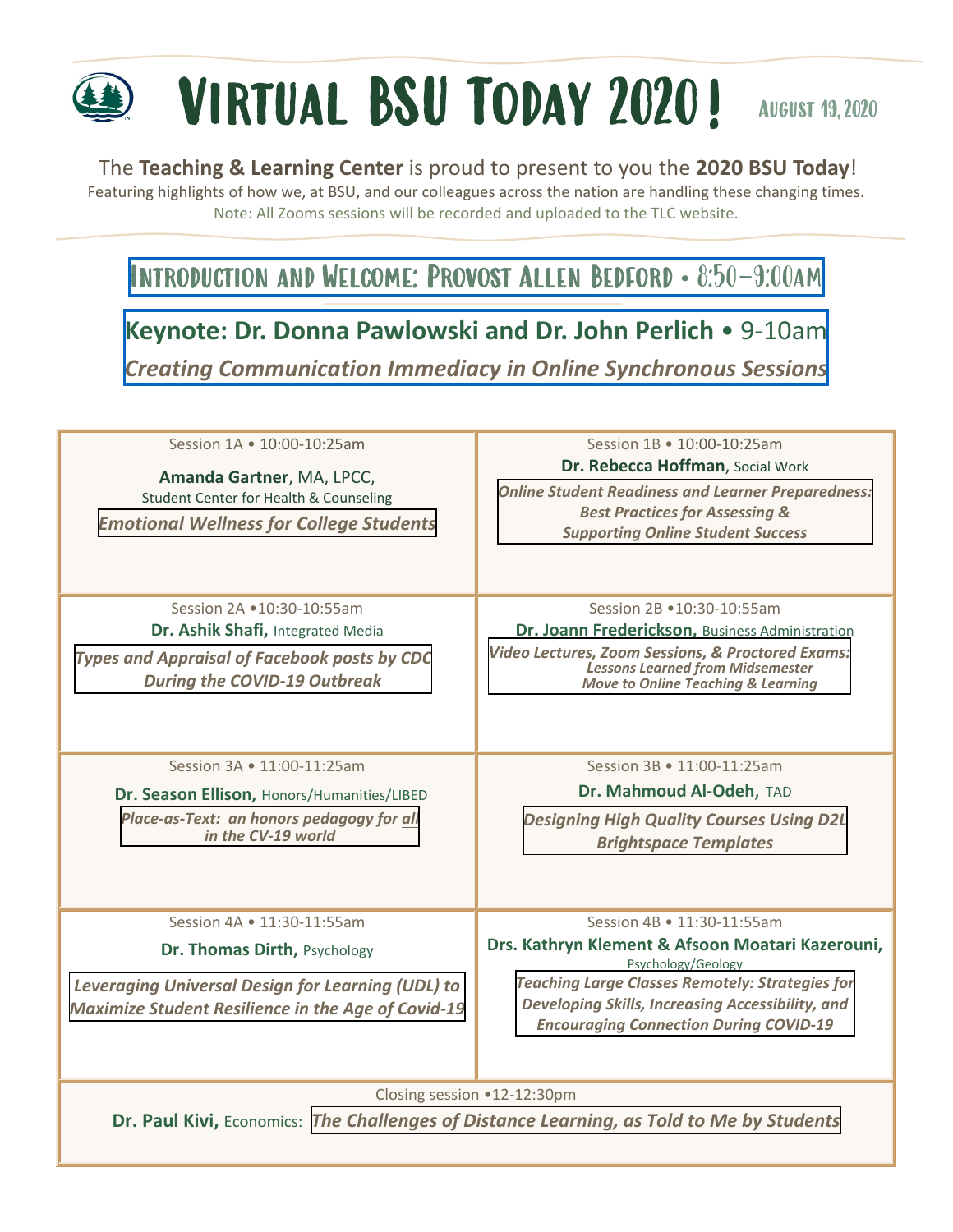# BSU Today 2020: Presentation Descriptions

## KEYNOTE: *Creating Communication Immediacy in Online Synchronous Sessions*

**Dr. Donna Pawlowski, Professor of Communication Studies & Dr. John Perlich, Associate Professor of Communication Studies**

Communication immediacy refers to behaviors (i.e., verbal, nonverbal, clarity, engagement) one uses to increase psychological closeness, or rapport, created with each other (Goldman, Cranmer, Sollitto, & Lancaster, 2017; Teven, 2001). While much research focuses on student-teacher immediacy strategies in the classroom, these behaviors also impact perceptions of one another in online instructional delivery modes (Dixson, Greenwell, Rogers-Stacy, Weister & Lauer, 2017), and across other contexts (individual meetings, committee meetings, etc.). To unpack the importance of communication behaviors in various settings, we will examine nonverbal and verbal communication behaviors that create immediacy and online "presence" regardless of the setting, as well as those structural elements of immediacy that can impact the online classroom.

SESSION 1A: *Emotional Wellness for College Students*

**Amanda Gartner, MA, LPCC,** *Student Center for Health & Counseling*

Exploring the emotional impact of the pandemic on college students, addressing the collective trauma, and enhancing emotional regulation.

SESSION 1B: *Online Student Readiness and Learner Preparedness: Best Practices for Assessing & Supporting Online Student Success*

**Dr. Rebecca Hoffman, Social Work**

Understanding and recognizing key factors indicating student readiness for online learning and applying strategies and best practices in the design and delivery of online courses for student success.

SESSION 2A: *Types and Appraisal of Facebook posts by CDC during the COVID-19 Outbreak*

#### **Dr. Ashik Shafi, Integrated Media**

The Crisis and Emergency Risk Model of communication specifies the types of messages to give during an emergency situation. This study looks at the types and evaluation of Facebook posts by Center for Disease Control (CDC) during the ongoing COVID-19 pandemic in light of the CERC model. The content, evaluation and reaction to the Facebook posts were determined though a content analysis, social media reaction analysis and an open-ended survey. The results show around 40% of the Facebook posts by CDC prescribed action, 15% asked public's response, 12% gave updates of CDC's activities and 16% addressed specifically vulnerable communities. Survey data revealed although audience highly appreciated posts prescribing actions, they were critical of the posts those updated CDC's own activities or explained scientific process behind the virus. Study points out agencies such as CDC should give specific guidance, such as how to make a face mask, instead of generic ones during similar pandemic occasions in future.

> SESSION 2B: *Video Lectures, Zoom Sessions, and Proctored Exams: Lessons Learned from Midsemester Move to Online Teaching and Learning*

#### **Dr. Joann Frederickson, Business Administration**

Presentation includes experiences and lessons learned from moving three face-to-face classes to online in response to the Covid-19 pandemic, with a focus on teaching and assessment activities. Recommendations will be shared.